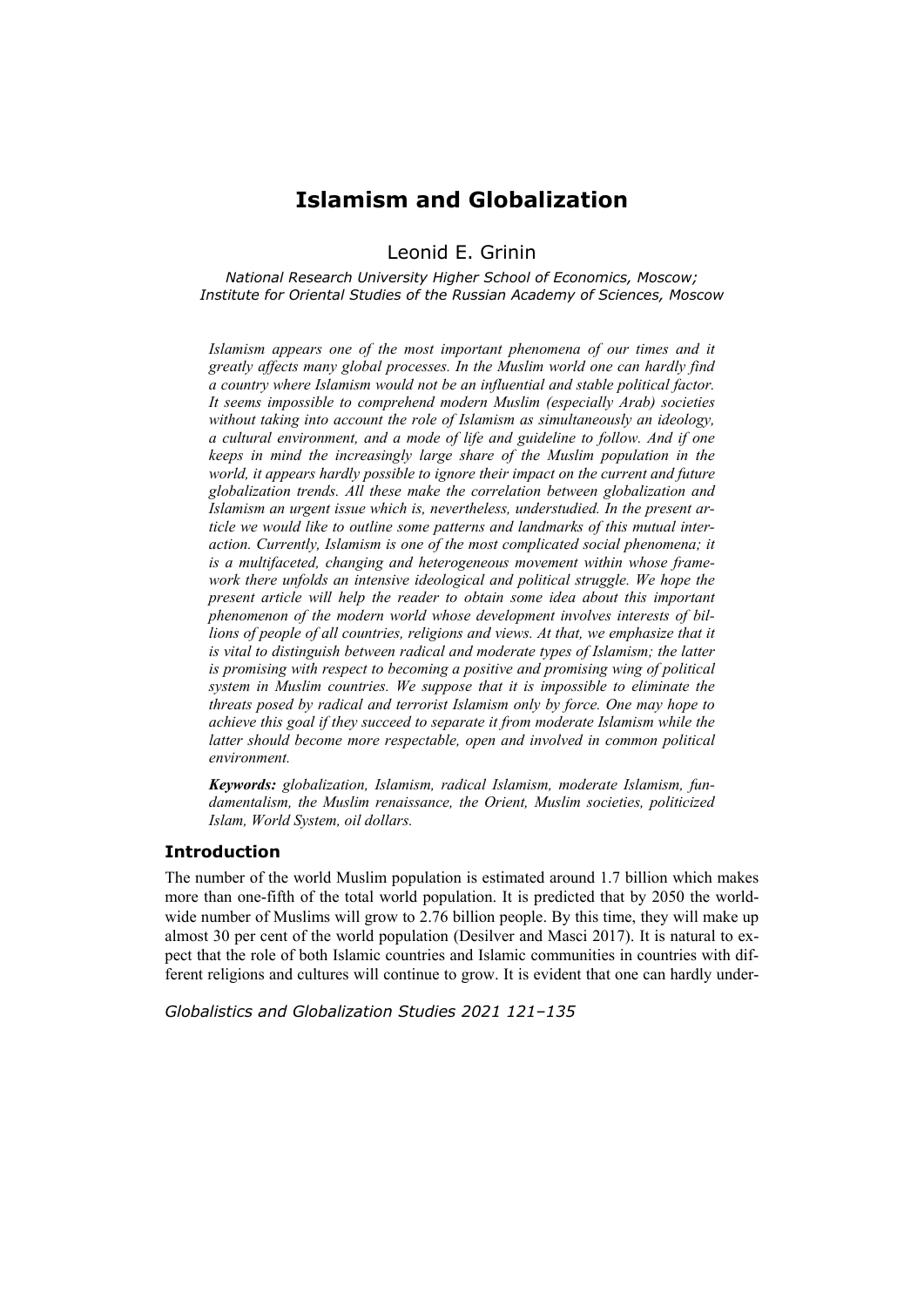stand contemporary Islamic (especially Arab) societies without considering the influence of Islamism along with ideology, culture, and a way of life. Islamism is one of the contemporary most complicated social phenomena (Kepel 2004) which is many-sided, changing and heterogeneous in its nature and in this article we try to outline its main features. It is extremely important to understand that Islamism is not a superficial phenomenon since it affects the fundamental aspects of Muslims' lives, and it is also a mass movement that has a wide and ramified social base. It is not surprising that there is no country *in the Islamic world where Islamism would not become an influential and persistent factor of domestic and foreign policy. What appeared at the end of the last century as particular episodes turned out to be one of the major trends in the world politics.* The correlation between globalization and Islamism becomes and will remain relevant for a long time. Meanwhile, this issue remains understudied.

The present article consists of an introduction, three sections and a conclusion. In the first section we give a definition of Islamism with the account of its different flows and show that radical Islamism is only a relatively small part of the general Islamist movement, while its major part is presented by moderate Islamism. We also show that Islamism is not just something superficial but a fundamental and comprehensive basis of Islamic societies. In the second section we analyse the relations between Islamism and the West, and discuss the link between the development of Islamism and globalization during the twentieth and twenty-first centuries. In the third section we examine the roots of the rise of Islamism (*the Islamic Resurgence*) starting from the late 1970s. Finally, in conclusion, we discuss the path to the positive development of Islamic countries which largely lies in the direction of moderate Islamism. It is extremely important not only to distinguish between radical and moderate types of Islamism, but also to rely on the latter to weaken the former, because moderate Islamism can become a positive and promising wing of the political system of Islamic countries. $<sup>1</sup>$ </sup>

## **1. What is Islamism? Radical and Moderate Islamism. Islamism and Power**

## **1.1. Islam and Islamism. Multifaceted Islamism**

It is impossible to put an equal sign between *Islam and Islamism* since these are not synonymous terms. Islam is an ancient religion, which has religious rituals and spiritual leaders – adherents of the Quran, the Sunnah, and other sacred texts. At the same time, many Muslim men of religion are often far from politics and try to remain within the framework of purely religious activity. Islamism is a relatively young *political* and social ideology based on the leading religious ideas and practices, which calls for Islamic laws and traditions to be extended to the behaviour of the whole society (all Islamic societies or even the whole world). Islamism is spread by the politicians who usually do not have any theological education, and political groups and parties endeavouring for power and influencing the authority. Men of religion often do not welcome Islamism, which is actually the Islamic reformation. So today, the laymen and not men of religion start to interpret the sacred texts and apply them. And this reduces the role of the Muslim clergy.

 $\overline{\phantom{a}}$ 

<sup>&</sup>lt;sup>1</sup> There are many understudied aspects related to Islamism which we analyze in some our works (Grinin *et al.* 2018).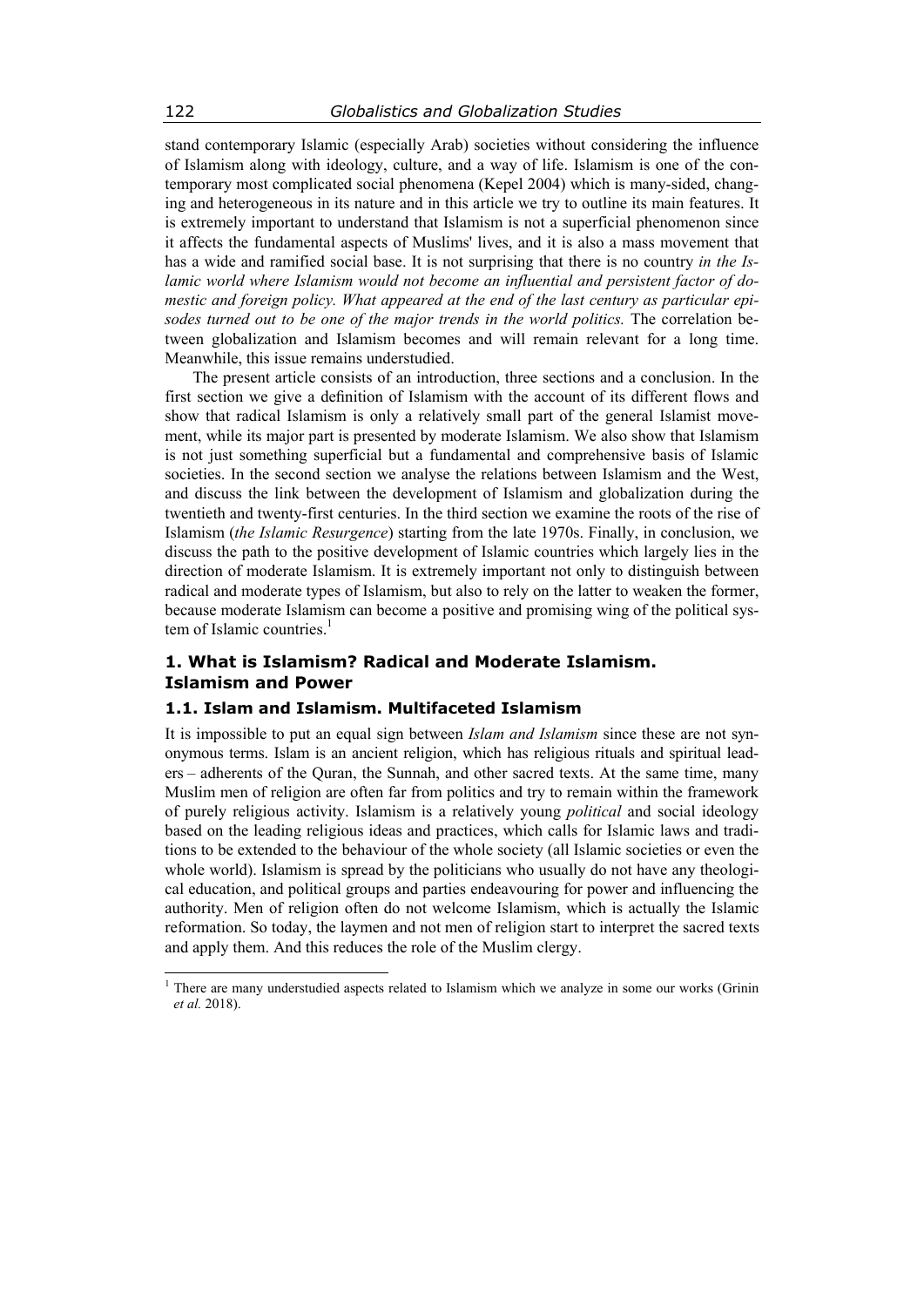It would be a mistake to present Islamism as some outgrowth on the body of Muslim societies. On the contrary, as we will show, Islamism in many respects reflects the essence of modern Muslim societies and of their mode of thought and life.

**Islamism is a mass and ramified movement.** Islamists operate in many social groups. Islamism and Islamist organizations perform many functions in Islamic society: help the poor, contribute to self-organization in addressing the pressing issues, struggle for morality, organize spiritual education and discussions of religious issues; it is also an opportunity to promote talented people. Islamists actively penetrate into business, education, even in the lower municipal bodies, they organize medical assistance, mediate in the delivery of money to families of migrants, *etc*. It is important *that many Islamists come from the lower strata of society so they have even more sympathizers among the poor in the lowest layer of middle class (and also in other social strata).* And this is where their strength originates. In fact, Islamism not only spiritually but also functionally permeates the social fabric of a society. Therefore, even with a strong secular state and with bans on Islamist organizations and repressions against their activists, it is extremely difficult to drive them out of society. Islamism also relies on ideas, namely religious-cultural and religious-political, that are clear to the absolute majority of people, regardless of their level of education. This is another advantage over other political movements. Besides, being a grassroots movement, Islamism most often becomes an opposition movement and this fact even more strengthens it since the criticism of the authorities appeals to the population. Islamists are at the head of the organized struggle for the fulfilment of certain demands, *etc*. Consequently, from this point of view, Islamism acts as a kind of societal control over the authorities and societal institutions. It also helps to get protest voices heard in the world of injustice. Thus, Islamism is a broad popular movement.

**Definition of Islamism and its movements.** In short, Islamism is often defined as 'politicized Islam' or 'political Islam' (see, *e.g*., Levin 2014: 4; Ignatenko 2004: 40; Achilov and Sen 2017: 608). This is convenient, but because of the brevity, it is not entirely true. Islamism is not only a political, but also a social ideology, a way of life and action. It is often emphasized that Islamism is a political movement based on radical ideology (see, *e.g*., Mirsky 2015: 4). However, we should take into account the fact that Islamism is heterogeneous, torn by contradictions, and that almost the main enemies of radical Islamists are not secularists, but moderate Islamists (Osman 2016: 260).

Radical Islamists seek to forcibly impose the strict traditions of Islam in society, as well as to get a total control over human behaviour, and to replace secular laws with the Sunnah. To achieve this, they are ready to use illegal and violent actions, including intimidation of people, terrorism and overthrow of governments. Moderate Islamists while disseminating their views try to respect certain human rights, to integrate into the political landscape, and to join the legal struggle for power; they also respect the rights of freedom and are ready to cooperate with the West.

Radical and terrorist Islamism is a sad and cruel reality. It represents a formidable and often invisible danger because anyone can become its victim. However, this threat, which also can be naturally exaggerated, hides the most important fact that *radical Islamists make up a very small part of the adherents of the ideology while the most part of Islamism movement is not radical.* The majority of population do not support radical Islamists, otherwise the entire Middle East would have long ago become an analogue of the infamous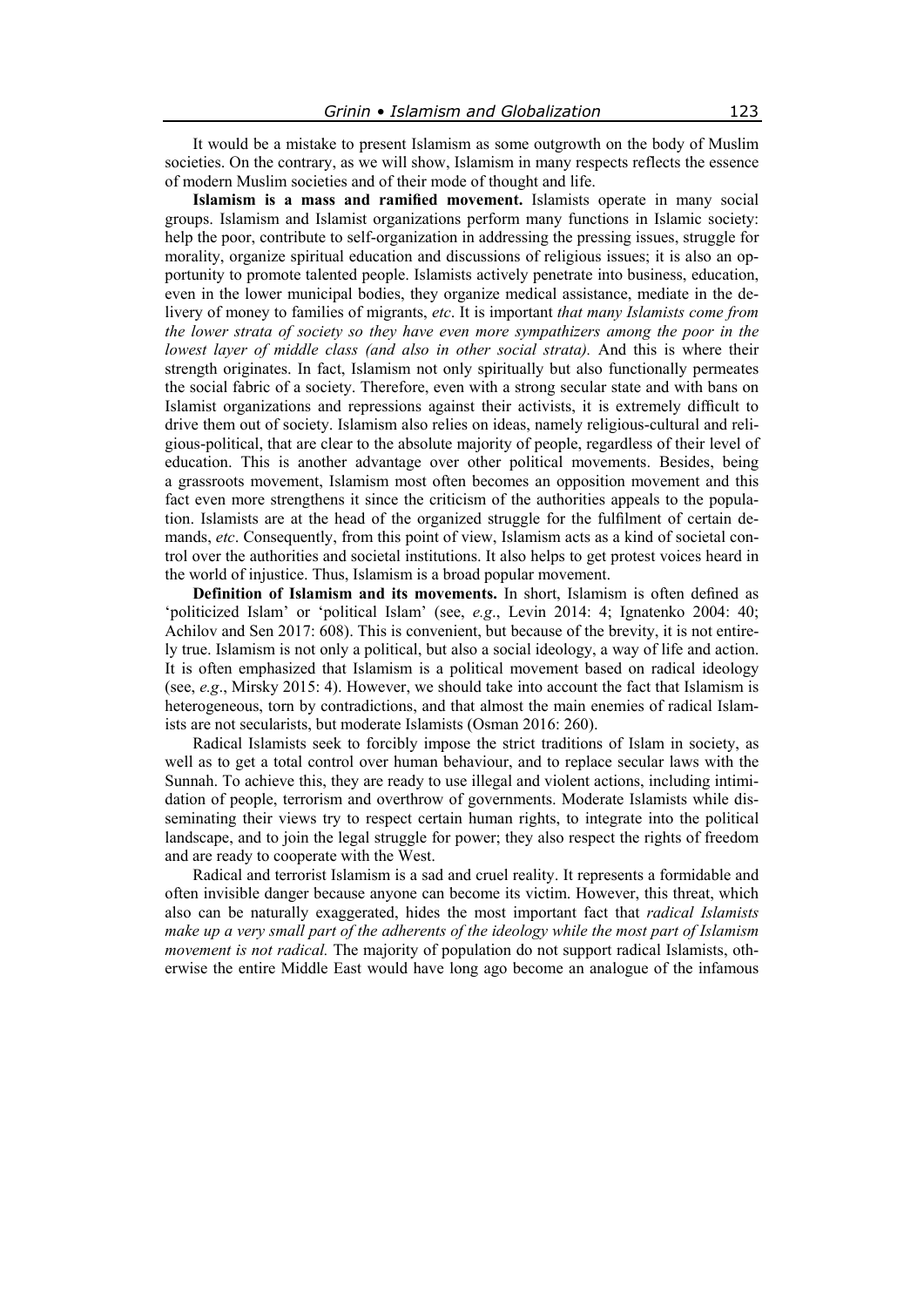'Islamic State'.<sup>2</sup> Meanwhile, it is extremely important to keep in mind the fact that Islamism can be moderate, and sometimes even democratic and liberal.

One should understand that within radical and moderate Islamism there exist numerous trends and variations. Thus, in general, Islamism is extremely diverse and contradictory, and prone to various changes and transformations depending on situation. In addition, it has many levels and manifestations: from quite respectable political parties and academic debates to the stream of consciousness of an illiterate Muslim, from the state level to groups of fanatical terrorists, from moderate political movements to violent actions of radical Islamist groups.

Therefore, the following definitions seem more suitable. It is a political movement that favors reordering government and society in accordance with laws prescribed by Islam (Hooper 2015). '...Islamists are people who believe that Islam has an important role to play in organizing a Muslim-majority society, and who seek to implement this belief' (Poljarevic 2015).

Some experts tend to keep the 'Islamist' labels for the radicals, whereas they prefer some other terms to designate moderate Islamism, say, 'Islamic activism' (see, *e.g*., Tsaregorodtseva 2017). On the other hand, there is a tendency to doubt the existence of moderate Islamists. In our opinion, the latter approach is inefficient both in academic and practical terms. Firstly, Islamism in the very meaning of the word is associated with the promotion of Islam and spread of its principles to different spheres of life, but it must not necessarily require a violent overthrow of the ruling regime. Secondly, there are many examples of transition of moderate Islamists into radical Islamism, like, for example, a part of the 'Muslim Brotherhood'<sup>3</sup> in Egypt after July 2013, and vice versa, radical Islamists in Iran have become moderate enough in order to observe the rules of democratic elections. Such a seemingly radical Islamist organization as Hezbollah in Lebanon participates in elections and it has representatives in the parliament, and, moreover, forms the government bloc together with Christian and secular parties.

In fact, it is wrong both to consider moderates as non-Islamists and to confuse radicals and moderates. In addition, despite the enormous differences in attitude toward terror, participation in political life, *etc*., Islamists are united by certain (yet, vague) common ideological approaches.

From the above said one can define Islamism in the following way. **Islamism** *is a political and social trend and ideology which is widespread in the Muslim world. It is based on the idea of a high value/superiority of Islam and its rules and traditions and on the necessity*  to somehow organize life in accordance with principles of Islam interpreted in a definite *way; it is oriented at organizing politically around people who put some Islamic (or considered as Islamic) ideas and principles at the centre of political and social life*.

#### **1.2. Islamic communities as a bridge between the West and East**

All the foregoing demonstrates the great and important impact of Islamism on the World System and globalization. Muslims are a huge world; they make up the majority of the population in almost 50 countries. There are also many countries where they make up a significant part of population (*e.g.*, in Russia). Now they have become a visible and growing minority in a dozen European states, their number is growing in the United States. And

<sup>&</sup>lt;sup>2</sup> The activity of this terrorist organization is outlawed in Russia. – *Editor's Note*. <sup>3</sup> The estimity of this terrorist organization is outlawed in Pussia. – *Editor's Note*.

<sup>&</sup>lt;sup>3</sup> The activity of this terrorist organization is outlawed in Russia. – *Editor's Note*.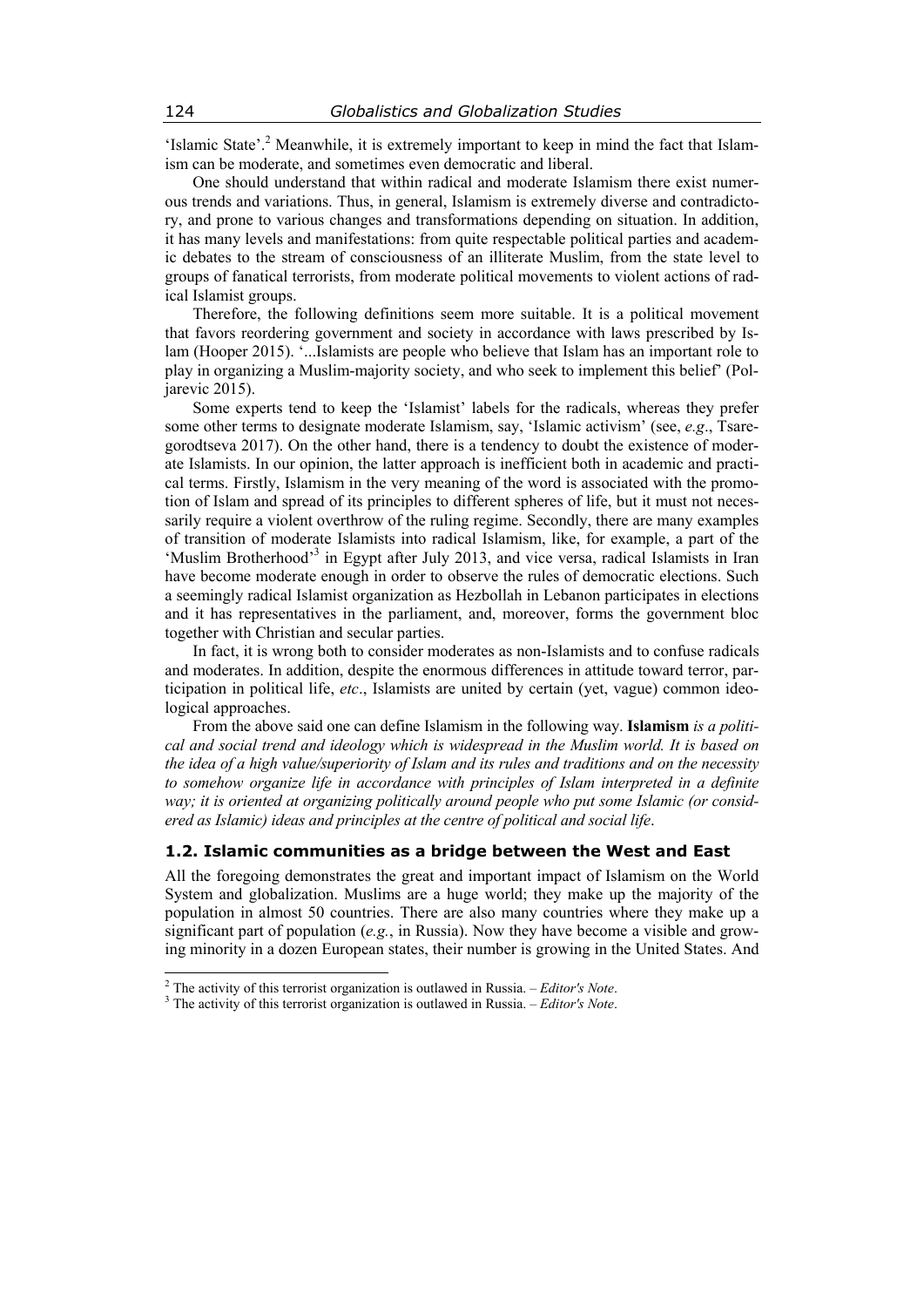although the media is preoccupied almost exclusively with radical Islamism in Europe and other countries, it is obvious that the absolute majority of Muslims in non-Islamic countries are quite loyal to the authorities. And those who support Islamism are mostly the adherents of its moderate wing, and most often it is just usual and everyday Islamism. Moreover, one should realize that the Western Islamic communities generally produce a positive impact on the rest of the Islamic world since they spread certain culture. Of course, they debase the level of European culture as a whole, but still they improve the Islamic world's culture. This is the peculiarity of globalization – it seeks to smooth the differences between regions and countries, somewhere through improvement, and somewhere through lowering. We have already argued that globalization relies on the economic law of communicating vessels (which means that the process tends to equalize the technological and economic level of developed and developing countries [see Grinin 2013]) but the same law of communicating vessels is applicable to culture as well.

#### **1.3. Islamism and power in the Islamic world**

**The struggle between Islamism and secular regimes.** The confrontation between a secular state and Islamism started a long time ago. In Arab countries, the secular regimes actively and sometimes even ruthlessly fought with the Islamists' desire to influence the population and to come to power (peacefully or militarily), and although the struggle was a mixed success, on the whole, the secular regimes succeeded. The most impressive example is the struggle (civil war) in Algeria in the 1990s and the early 2000s. The military coup in Egypt in 2013 also showed that secular (military-police) regimes may find the strength to push the Islamists away from power.

Islamism originated as an opposition movement and its strength lies just in this role. Between the 1980s and 1990s the Islamist movements dominated and often monopolized the opposition to governments in Muslim countries. This opposition function allowed the usage of the popular discontent to strengthen their authority. However, after the Islamists come to power, the attractiveness of their propaganda often starts to weaken. This is not accidental. The Islamist doctrines, which require the observance of the Sunnah norms and arrangement of life according to the sacred books, come in a rigid contradiction with the realities of modern life, and when they are put into practice this can cause great damage to economy, for example, the tourism industry, *etc*.

It is more difficult for moderate Islamism to show up in power, it begins to fluctuate, and the threat of schism emerges together with the attempts at radicalization and other things that can lead to its political defeat; this is what we observe in Egypt and Tunisia in the last few years. However, in other societies, moderate Islamists have demonstrated significant success in adapting Islamic principles to modern reality (see below).

**Islamism as a victorious ideology.** In general, modern Islamism rarely becomes a state's official ideology in an explicit form, although there are a few cases. Islamism as an ideology has won in Pakistan, but now its role there has decreased. In Iran, one could observe a victory of the Islamic revolution; however, in fact, Iran had a different Islamism than the Sunni and especially Arab countries: in Iran Islamism was closely connected and almost equivalent to nationalism, while in Arab countries Islamism was hostile to nationalism. Radical Islamists ('Taliban<sup>'4</sup>) were once in power in Afghanistan (having created the so-called Islamic Emirate of Afghanistan in 1996–2001), but the introduction of ancient

 4 The activity of this terrorist organization is outlawed in Russia. – *Editor's Note*.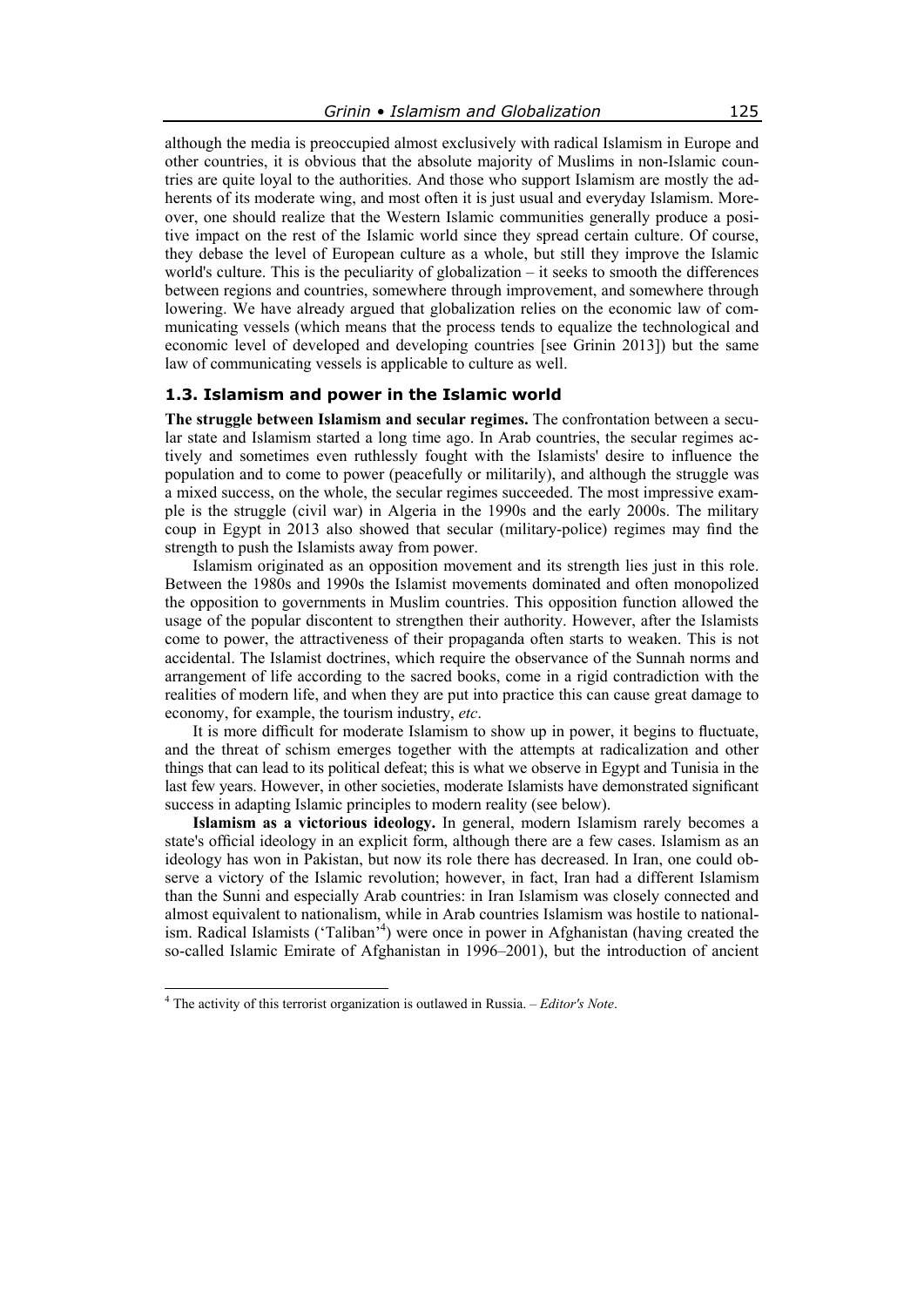Islamic laws and orders and providing a shelter to bin Laden only caused new disasters in the country. The Islamists aided by the military also succeeded in Sudan, so the years 1994–1996 can be described as their golden age there. In 2000, due to the intensified struggle between the military and Islamists, the role of the latter in government decreased.

**Moderate Islamists in power.** Iran (and especially Sudan) is not the most representative case here since it is difficult to reproduce such success stories. More interesting and important for the future development are the cases when moderate Islamist political parties fit into the political landscape of particular states and become institutionalized. It is this path that is most forward-looking and acceptable for all, including Western countries. This also refers to Iran, where radical Islamism introduced by Khomeini (which significantly undermined the country's economy) quickly grew into his successors' moderate Islamism/post-Islamism that managed to achieve considerable progress in stabilizing Iran while also managing to foster the development of a sufficiently strong and functioning Islamic democratic system (about post-Islamism see Grinin *et al.* 2018).

For most people in Muslim world Islam plays an important role in their modern reality and everyday life. That is why Islamists quite often win at the elections. In some cases, moderate Islamists have demonstrated significant success in adapting Islamic principles to modern reality. There are also examples when they, being in power, implement a sufficiently balanced and effective policy (like, *e.g*., in Turkey, Morocco, and Malaysia). There are also several countries where Islamist parties come to power on their own or in a coalition, like in Malaysia or Lebanon. This becomes possible because they are one way or another integrated into the political system and accept the rules of the game and respective foreign policy situation. It should also be added that there are certain counterbalances to Islamism in these countries.

## **2. Islamism in the Global Context**

## **2.1. Islamism: The opposition to the West**

Modern Islamism originated as a response to the huge superiority of the West over the Islamic world, the Western colonial expansion and the defeat of the Ottoman Empire in the First World War. Islamism became an unexpected and obviously unwelcome phenomenon for the West since it prevented the latter's political, economic and ideological penetration into the Middle East.

It is important to understand that Islamism from the beginning had objectively contributed to the Islamic countries' modernization. This was particularly noticeable during the so-called Islamic Renaissance (from the late 1970s; see below) that could be considered as a modernizing attempt without borrowing Western values and institutions, but rather, on the basis of a return to the supposedly imperishable values of early Islam (Huntington 1996).

The ideological roots of radical Islamists lie in the hatred towards the West, which for such organizations as 'al-Qaeda'<sup>5</sup> is a guide for action.<sup>6</sup> The reference of Ayatollah Kho-

<sup>&</sup>lt;sup>5</sup> The activity of this terrorist organization is outlawed in Russia. – *Editor's Note*. <sup>6</sup> One of the leaders of the Equation Muslim Protectional who was avoided

<sup>&</sup>lt;sup>6</sup> One of the leaders of the Egyptian Muslim Brotherhood, who was executed in August 1966, Sayyid Qutb, whose ideas still inspire many Islamists, wrote: 'All Western states are guided by one source, by a materialistic civilization that has no heart, no morality, and no conscience. It is a civilization that does not hear anything but the sound of cars, and does not discuss anything except trade… How I hate and despise these people of the West! All of them without exception!' (Calvert 2010: 121). Notably, the hatred of the West is not connected with ignorance of Western life. On the contrary, the ideologists and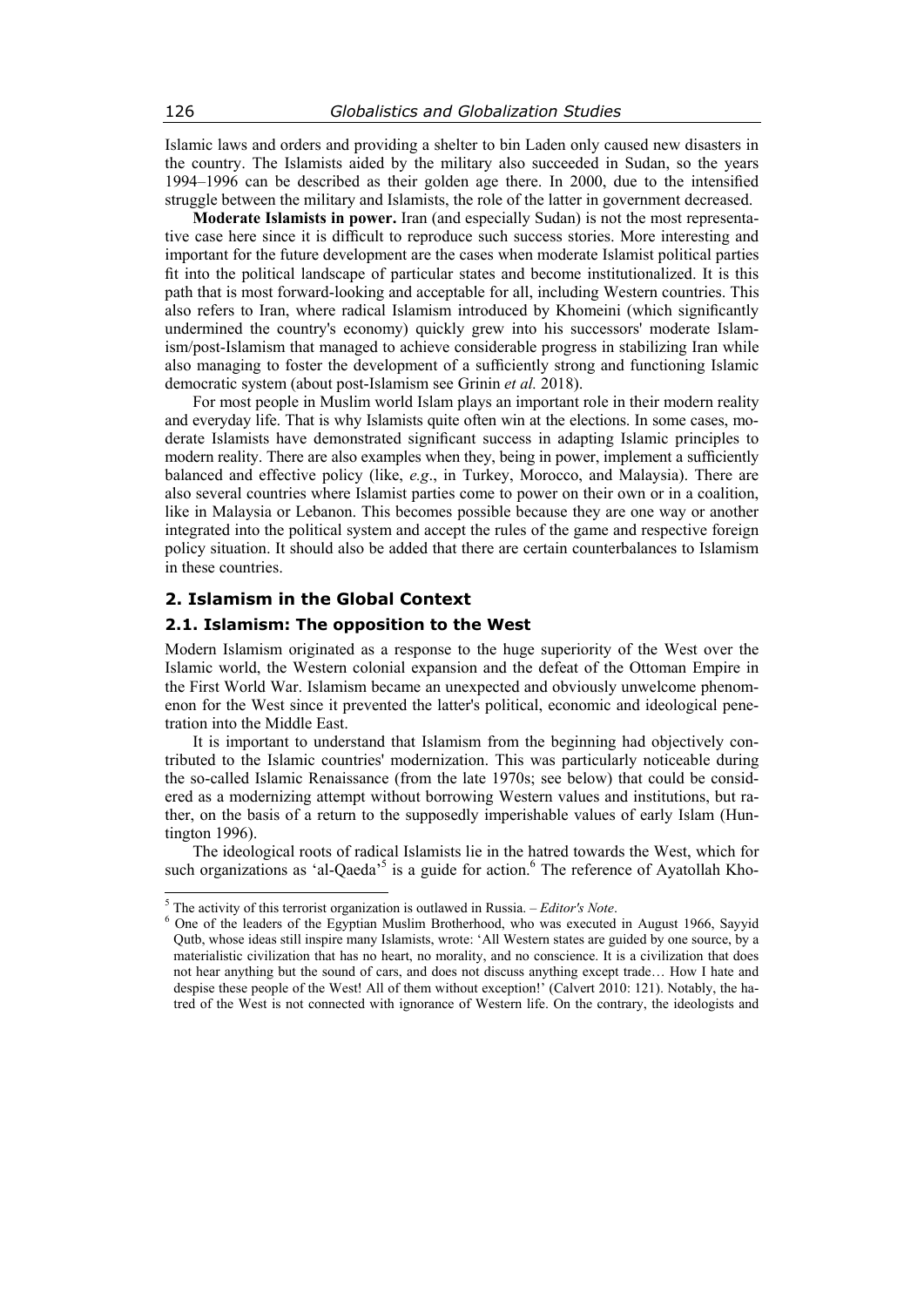meini to the United States and Israel as 'Great and Little Satan' provides a very vivid illustration of this attitude.

Such animus toward the West (largely well-deserved) is also typical of moderate Islamists, all the more so since this kind of criticism is generally a safe choice in social demagogy. The negation of Western values is also very widespread among law-abiding and peaceful people. This is not surprising but quite understandable (and not only in terms of the long confrontation between Christianity and Islam). The criticism of the alleged soullessness of Western civilization largely compensates for resentment and discontent arising from the situation when Muslim societies are backward compared to the West, and most Islamic societies are relatively poor. Therefore, the confrontation between Islamism and Westernism can be considered as one of the very important global dichotomy of the modern and globalised world. This dichotomy has penetrated the hearts and minds of tens or hundreds of millions of Muslims, common people without extremist ideas.

#### **2.2. Islamism: A brief history in terms of globalization**

**The rise and strengthening of Islamism (the late 19th century – the 1960s).** The main concepts of Islamism as an ideology were laid down as early as in the nineteenth century in the writings of Islamic thinkers-reformers like Jamāl al-Dīn al-Afghānī (1839–1897), Muhammad 'Abduh (1849–1905), and others. As we already noted, Islamism emerged as an attempt to find a counterbalance to Western influence on Muslim societies. In the second half of the nineteenth century the world trade rapidly grew, telegraph and railways were constructed with unprecedented speed in Asia, the colonial empires expanded rapidly, Islamic countries were involved in semi-colonial dependence; in other words, the European globalization turned the fundamental cause of the origin of Islamism.

**The 1920s and 1930s.** This period was an important stage of the development of modern Islamism 'from below' as an ideology, as organizational activity, and as structures. Moreover, Islamism created combat groups and organizations. This happened mainly in Egypt and India which fought against dependence on Great Britain (this trend was a harbinger of a new threshold in the development of globalization when the number of independent countries started to grow). In particular, this period was marked by activities of the All-India Muslim League in British India (which was especially active in the territories of modern Pakistan and Bangladesh) and emergence of the 'Muslim Brotherhood' in Egypt in 1928 led by Hassan al-Banna. A bit later, by the end of the 1940s, the influence of the 'Muslim Brotherhood' spread beyond Egypt – into Jordan, Syria, and Iraq (Osman 2016: 4). Thus, Islamism becomes international in organizational terms. Yet, its significance remained generally small.

**The period between the 1940s and 1960s** was a very important period for the Islamic world. First, some former colonies with Muslim population created a number of new independent states. Among them are Iraq, Jordan, Lebanon, Indonesia, Syria, and Pakistan, *etc*. Second, the founded State of Israel led a continuous struggle with surrounding Muslim countries (the first war took place in 1948) and this confrontation was the subject of universal concern. Third, almost all new states had a secular regime, $<sup>8</sup>$  the rulers and the ruling</sup> elite were generally hostile to the Islamists and persecuted them some way. The national

 $\overline{a}$ 

leaders of modern Islamism were educated in the West, often lived there for a long time, studied languages, in a word, were familiar with the West.

<sup>&</sup>lt;sup>7</sup> He called the Soviet Union the 'small Satan'.

<sup>8</sup> Islamism had the greatest influence in Pakistan, Saudi Arabia, and Sudan.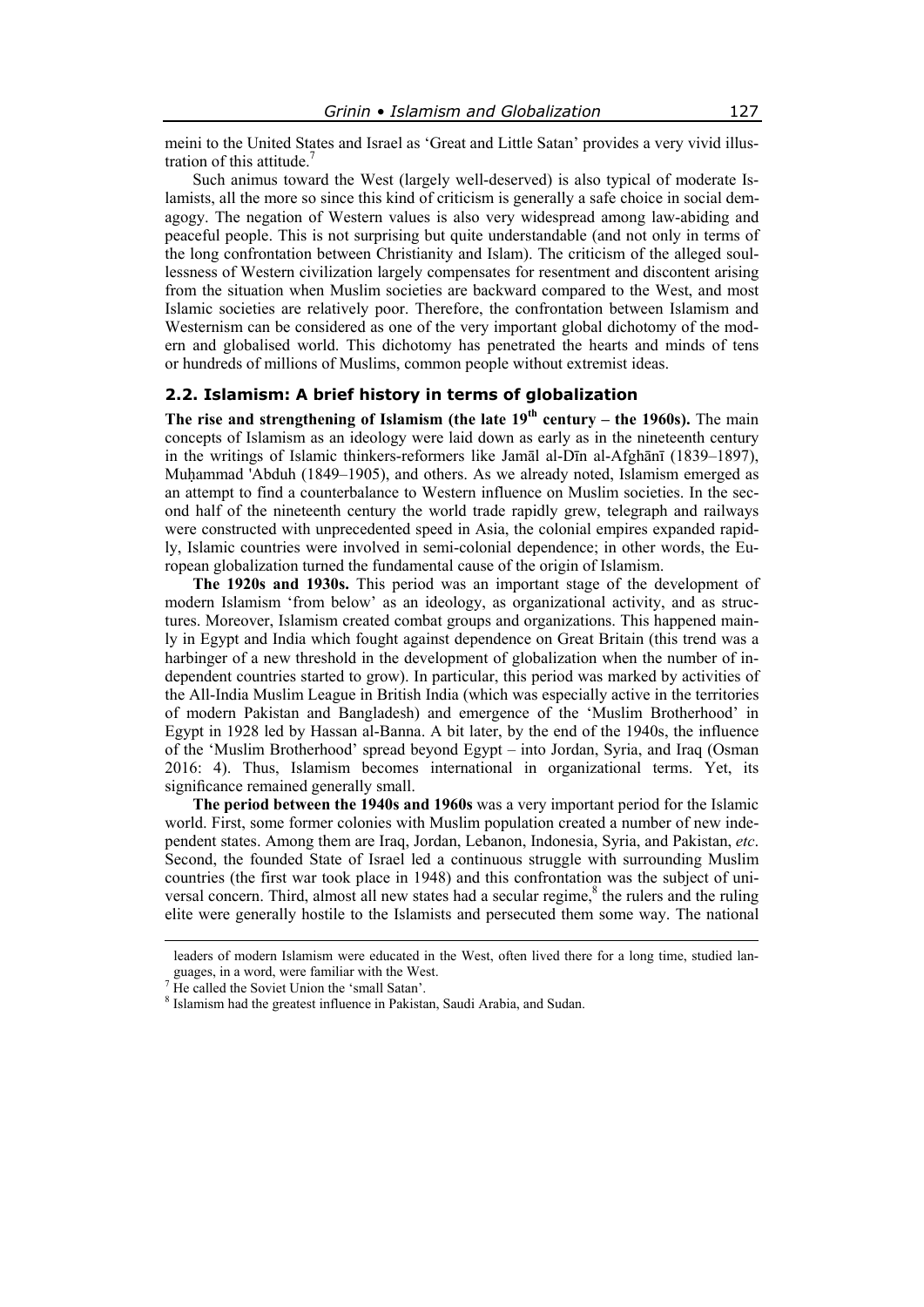revolutions contributed to strengthening of secular regimes (including military coups with far-reaching consequences in Egypt (1952), in Iraq (1958 and 1963), in Libya (1969), *etc*.) so that strong leaders came to power who were influential far beyond the Arab world (such as Gamal Nasser). It is no wonder that just in this period, which lasted until the early 1970s, the ideology of Islamism in the Arab world was significantly weakened by the ideology of Arab nationalism and other ideologies (socialism, non-alignment policy, *etc*.).

**The major events of the period from the 1970s to the 2010s.** *The late 1970s was a threshold in the development of Islamism* (see below) *and this launched what is known today as the Islamic Renaissance*, which made a great success in the 1980s and 1990s. This period was marked by the rise of the Islamist movement in different countries which appeared completely unexpected turn for many analysts and politicians. The Islamic Resurgence was a broad intellectual, cultural, social, and political movement that spread throughout the Islamic world. It was created on the basis of religion and sought to impose strict observation of Islamic customs and rules.<sup>9</sup> One could observe a powerful growth of terrorism in those days. Also this period was marked by the rise in oil prices and the rapidly growing importance of the oil-producing countries of the Middle East.

**The 1990s and 2000s** witnessed another rise of international terrorism under Islamist banner and the infamous 9/11 terror attack. The unification of states in struggle against terrorism became an important trend in the political globalization of the world.

**From the end of 2010,** a number of revolutions and counter-revolutions took place in Arab countries which were called the 'Arab spring'. This has generally led to the destabilization of the region and the rise of radicalism. The 2000s and 2010s were a period of active interventions by the United States and Western countries in the Middle East. The USA invaded Afghanistan in 2001 and Iraq in 2003; Libya, Syria and Yemen were destabilized by Saudi Arabia and the West during the 'Arab spring'. Below we consider some detail of these events.

**Victories of Islamism in the 1970s.** The 1970s turned in many respects a heyday decade for Muslim societies and witnessed the rise of political Islamism and rapid spread of Islamist ideas in many Muslim societies. Among these achievements were: 1. *The rise in oil prices in 1973–1979 and the growing importance of the OPEC, in which Saudi Arabia and the Gulf States began to play a leading role, but it also included states from different regions as well as non-Islamic ones.* The beginning of the rise in oil prices was connected with the October War of 1973. The fact is that for the first time the developing countries succeeded to defeat the economically developed countries (see Korotayev and Grinin 2017; Grinin and Korotayev 2015; see also Goldstone 2016; Harper 2016) affected the Islamist worldview in a very significant way. In addition, there were obtained powerful financial resources for independent from the West development and for the funding of Islamist organizations. The explosive rise in oil prices changed both the relations among Arab countries, having increased the role of oil-producing countries, and the attitude towards the West on the part of some oil-consuming nations. On the other hand, the US intensified policy in the Middle East, as well as disillusionment with the socialist path of development, led to the situation when some states, including Egypt, came under the sway of the United States in those years. All this promoted a considerable strengthening of Is-

 $\overline{\phantom{a}}$ 

<sup>&</sup>lt;sup>9</sup> However, of course, such a 'backward' movement affected only some spheres of life. At the same time, in some respects, the development was accelerated. This, in particular, concerned the growing level of education, including female education. Never have there been so many students in the Middle East.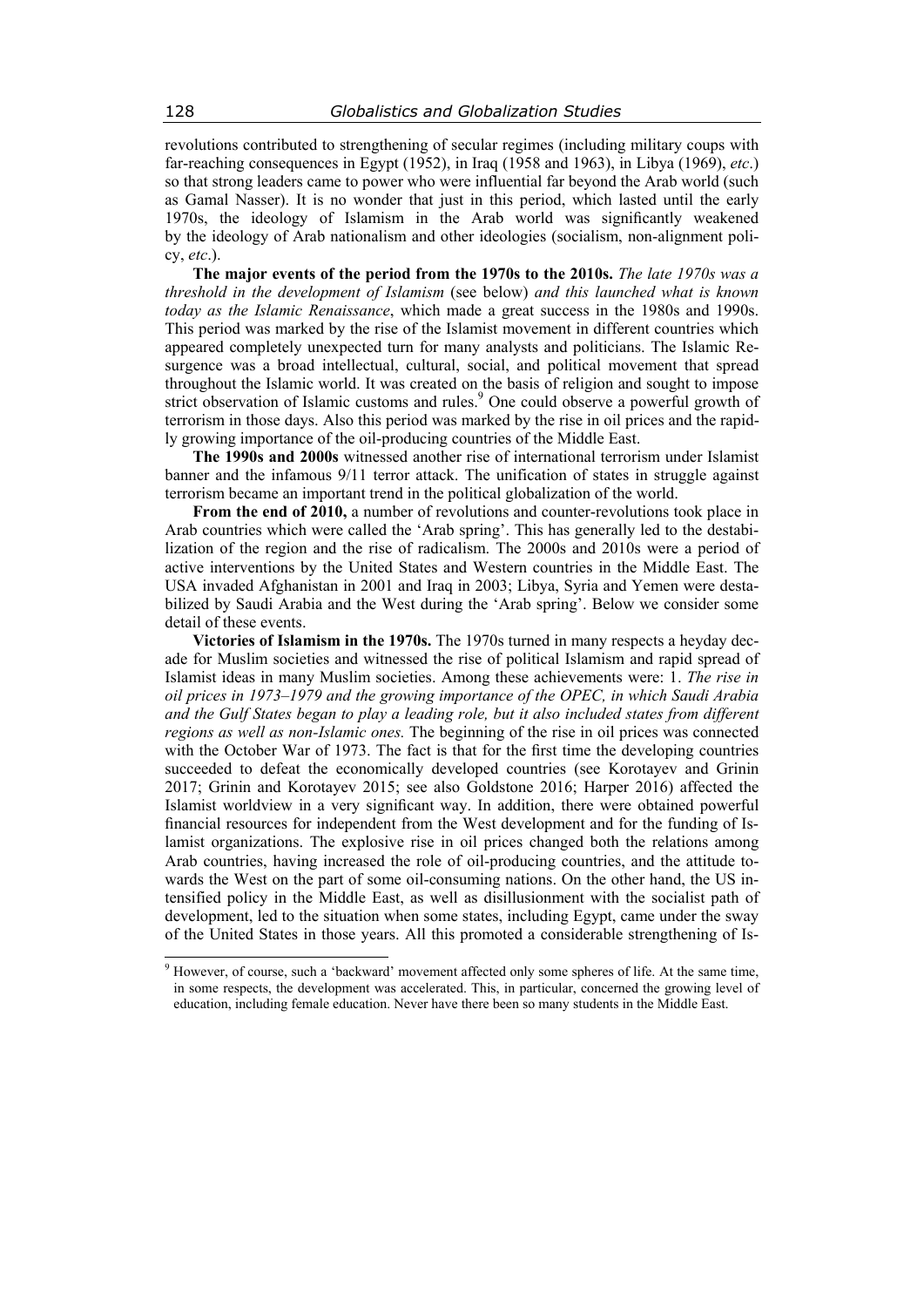lamism in Egypt, other Arab and Islamic societies. 2. *The victory of the Islamic revolution in Iran in 1979 and the originating idea of its export.* Meanwhile, the Iranian revolution contributed to the intensification of the US struggle against Islamism. 3. *The starting rise of the Islamic movement in Afghanistan*. In 1979, the USSR invaded Afghanistan. This caused the rise of Islamic 'patriotism' and respective growing influence of Islamism (see, *e.g*., Kepel 2004). The Afghan Mujahideen got huge assistance from the USA, as well as Pakistan and other Islamic countries. It eventually brought ominous implications for the United States themselves. After all, 'al-Qaeda' actually grew out of the Afghan war and American aid. The victory over the USSR (and this is how the radicals perceived the withdrawal of the Soviet troops) greatly contributed to the increasing self-esteem among radical Islamists. In addition, the Islamist Taliban state emerged (see above). 4. *The general rise of Islamism in Muslim countries* (see below).

**The 1990s and the rising radicalism.** The 1990s were important for the growth of Islamism for a number of reasons. During this period, the financial, demographic, and political conditions suitable for the growth of Islamism were formed. First, international Islamic terrorism emerged (it was mostly 'al-Qaeda'). Second, there rose Islamic movements in the Balkans (in Bosnia, Albania, and Kosovo). Third, the Islamic communities in Europe rapidly grew as well. Fourth, the expansion of Islamism in the Islamic territories of the former USSR, the rise of Chechen separatism and the temporary victory of the Chechens in the war with Russia would seemingly confirm the possibility of a victory over a superpower, because some still considered Russia a superpower.

Finally, to achieve their goals, the United States actively supported Islamists in Southern Europe, the Balkans, former Yugoslavia, the North Caucasus, and for some time in the territory of the Central Asian states. One of the particular sad results of this is the situation in Kosovo, which, according to some observers, has become a disgusting drug mafia scam under the guise of a state (Escobar 2017).

**The 2000s and 2010s. The role of the United States and the West in the growth of radical Islamism.** Being supported by different actors the terrorist Islamism began to gradually transform into an international phenomenon now threating any nation. This became particularly evident with the activation of 'al-Qaeda' and an open declaration of war by the United States. Osama bin Laden called for 'washing away the injustice committed against the Muslim nation by a coalition of Jews and Crusaders' (Mirsky 2015: 8). Bin Laden's plan to launch an open attack upon the USA and thereby provoke the USA to invade Islamic countries actually worked out after September 11, 2001. These events shocked not only the American society but the whole world, and eventually led to the American invasion of Afghanistan. In 2003, the USA invaded Iraq and quickly overthrew Saddam Hussein's regime. This whole operation based both on a far-fetched ground and an incorrect analysis of consequences led to destabilization of the Middle East, the results of which are still perceived. The 'Arab spring' and the overthrow of strong regimes were another step in the rise of radical Islamism (about the 'Arab spring' and the role of Islamists, see: Mirsky 2015; Grinin 2012; Grinin and Korotayev 2016; Grinin *et al*. 2016).

Obviously, a strong secular power can act as a deterrent of Islamism. A strong power in the Middle East is still an authoritarian power. Meanwhile, strong secular rulers always displease the USA and its ally, Saudi Arabia. As a result, the overthrow of strong secular leaders in Libya, Egypt, and Yemen as well as the attempt to overthrow the Syrian regime have only contributed to the increasing outburst of Islamism in its most brutal and violent manifestations of the most extremist and radical Islamism, the synonym for which is terrorism.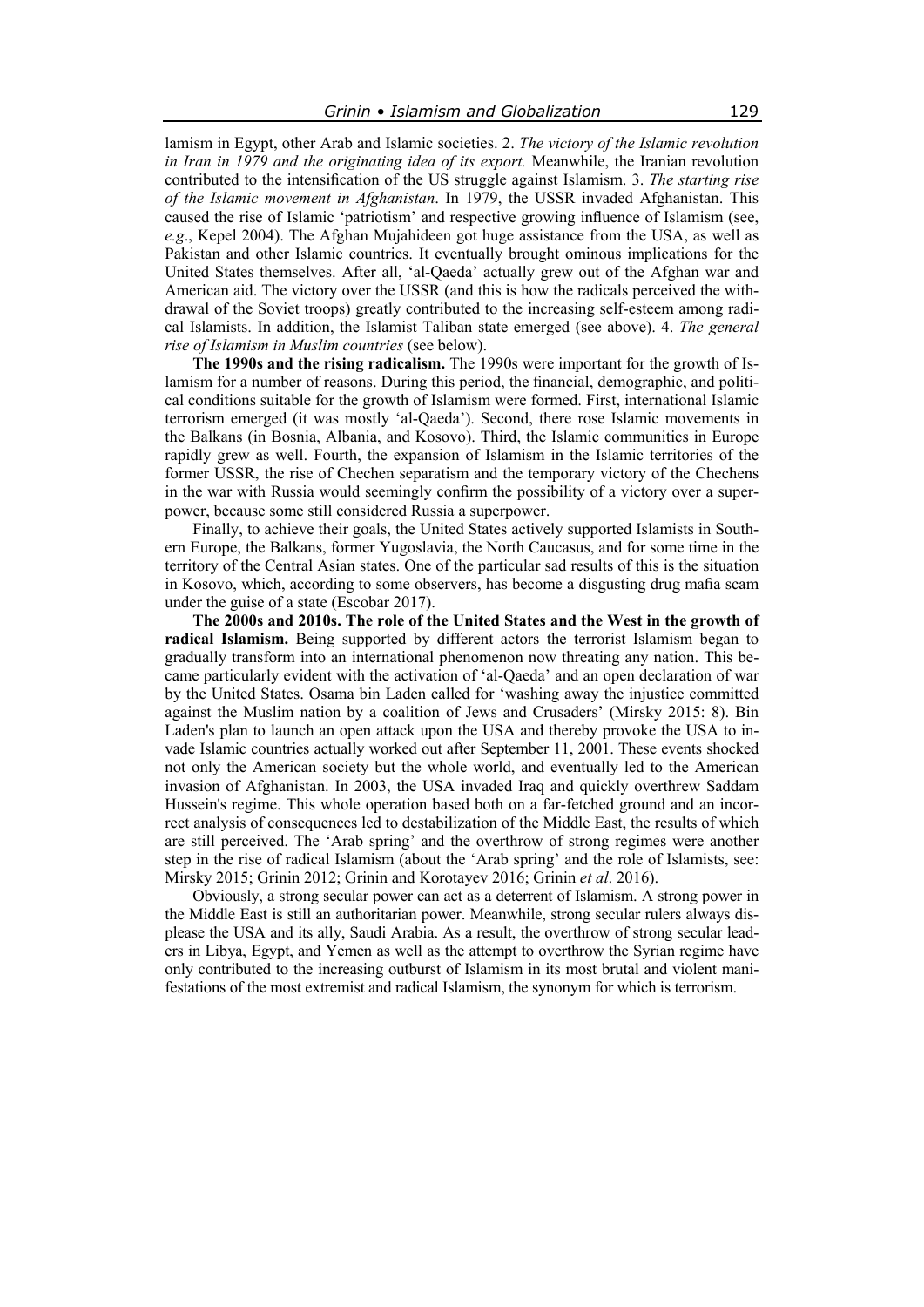Thus, *the USA bears a large share of the responsibility for spreading and strengthening of radical Islamism.* 

## **3. Causes of Strengthening Islamism**

Why has the Islamic Renaissance become possible?

1. First of all, because it enjoyed a broad support of the population. This support rooted in the peculiarities of Islamic religious life, in particular, its democratic nature, the absence of church hierarchy, the popularity of Islam, and the autonomy of religious institutions from the state.<sup>10</sup>

2. The growth of education in Islamic countries also significantly contributed to the rise of Islamism. There were quite a lot of educated people and still the number of semiliterate or illiterate people was much larger and really considerable. And this is a favorable situation for religious reformation, when a lot of believers cease to simply listen to the sermons of official ministers of the cult, and try to read and interpret the sacred texts independently. At the same time, people open their eyes to the discrepancies between what is written and reality, which leads to a change in their consciousness and behavior. The median level of education, strange as it might seem at first sight, leads to the growth of radicalism and terrorism as one of its manifestations. In pre-revolutionary Russia there was observed a similar situation with education when along with a significant number of highly educated people, many were semi-literate, and a huge number were completely illiterate. However, among the youth the majority had the primary level of education.

3. The rise of Islamism was promoted by the ideological vacuum emerging as a result of the declining Arab nationalism, as well as left-wing (socialist) and liberal (western) ideologies.

4. The oil crisis and the growing wealth of Islamic societies played an instrumental role in the growth of Islamism and Islamic radicalism. In our view, the oil price hike to a large extent promoted the growth of Islamist trends in the Muslim world (see also Huntington 1996: 167). Oddly enough, but this issue is discussed less often than others. The oil price hike had numerous consequences. Firstly, the oil-producing countries considerably lost the intention for Western type of modernization. These countries believed that they could solve all problems since they had money. Secondly, it seemed to be ideologically backing Islamism – it was Allah who could give such grace to the faithful. Thirdly, part of this money went to non-oil-producing countries through different channels, and this shifted the focus from Western countries to the less developed Arab ones. Fourth, a part of the money went to support the struggle against Israel (and against the USSR in Afghanistan), which strengthened radical Islamism and terrorism in particular among the Palestinians and the Afghans. Fifth, the intensification of Islamist tendencies in the 1970s was facilitated by a sharp increase in the flow of labor migrants from Islamic countries to the Arabian oil-rich Islamist monarchies. The economic prosperity combined with the Islamist order made the migrants believe that the establishment of such an order in their home countries would bring the same prosperity. Sixthly, the sharply increasing amounts of financial resources in the hands of Islamist monarchies (mostly in Saudi Arabia) allowed them to

<sup>10</sup> Radical Islamism relies heavily on bellicosity, the aspiration to make non-Muslims turn to the right faith and calls for jihad *etc*. while in Islam there can be found ideas about peace and coexistence with other religions.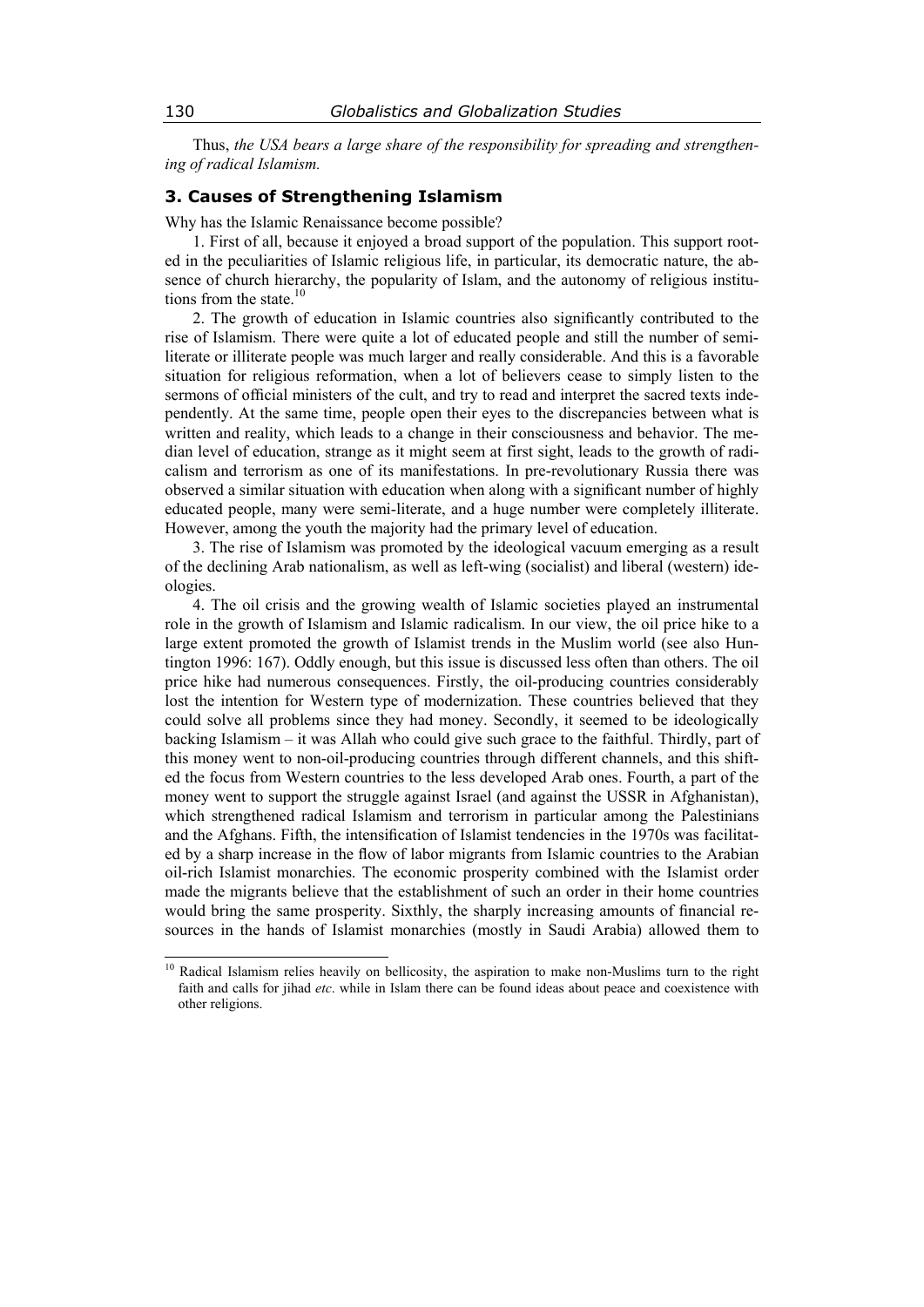significantly increase funding and strengthen targeted activities to spread Islamism in the world. $11$ 

5. Historical reasons. Historically, there were formed no powerful states in the Middle East where the population would associate themselves just with a particular state. The conquest of this region by the Arabs, the establishment of Islamic Khalifates, common religion and the Arabic language led to the fact that the Arabs tended to believe that religious life was more valuable than state life since the latter tended to constantly change; while the Muslim community (Ummah) and Islam remain stable. As a result, today in the Middle East, apart from Israel, there are actually three states whose borders are supported by a sense of national identity: Turkey, Iran and Egypt (and yet in the first two countries there is a problem of the Kurdish separatism). For the rest of countries, the spiritual relationship of the population with these states is still weak. It is especially fragile in Libya, Yemen, Afghanistan, Iraq, and Syria. At the same time, pan-Arab and later the pan-Muslim Islamism has easily taken root on the basis of pan-Arab nationalism.

6. Geopolitical factors. The geopolitical situation in the Middle East region was also important: firstly, it was the oil rich region; secondly, it was an arena for wrangling between socialism and capitalism, the USSR and the USA; moreover, it was the proximity of the region to the USSR borders that increased the US desire to dominate. Thirdly, there was the connection with the Arab-Israeli confrontation. At the same time, the USA actively used radical Islamism, nurtured and armed it to achieve its foreign policy goals.

Finally, a very important reason for the growth of radicalism was the interference in the life of Islamic societies, since the overthrow of political regimes contributes to the fast growth of radicalism and terrorism. The interventions in Afghanistan eventually led to the fact that this state became a nest of radicalism and terror (not to mention drug trafficking), and, by the way, it is there that 'al-Qaeda' originated. The intervention in Iraq eventually raised the level of terrorism there to an unprecedented level and the intervention in the affairs of Syria, together with the setback of the Americans from Iraq, opened the doors for the 'Islamic state'. The wave of Islamist terror is also observed in Libya which was deprived of stability. Thus, it becomes obvious that the military intervention only fuels radicalism since with weakening state authority the Islamism, including radical, very quickly organizes the abandoned territories in its own way (Chumakov 2018: 138–142, 152–163).

## **Conclusion. Does the Way Forward Lie in Moderate Islamism?**

The Middle East is quite a challenging and conflict region. One may say that it involves the whole world in its problems, and simultaneously shows its abhorrence of alternative lifestyles, and continues to fight for the preservation and victory of Islam. As we have seen, Islamic societies began to benefit more from globalization in the 1970s and 1990s (see Grinin and Korotayev 2016: Ch. 5). This was especially perceived in the oilproducing countries of the Middle East which in a certain sense completely transformed as a result of the Golden Petrodollar Rain. Their role in the world has also increased dramatically. It is oil that feeds many trends, including Islamism. After all, it has attached importance to the Middle East in the world and in relations with the West, and consequently

 $\overline{a}$ 

<sup>&</sup>lt;sup>11</sup> According to some sources, in the 1980s and 1990s Saudi Arabia, through the channels of its charitable foundations, spent about US\$ 70 billion for the construction of mosques controlled by Wahhabi, madrassas, Islamic centers, as well as for support and training of radical militant Islamists in about twenty countries around the world (see Kaplan 2003).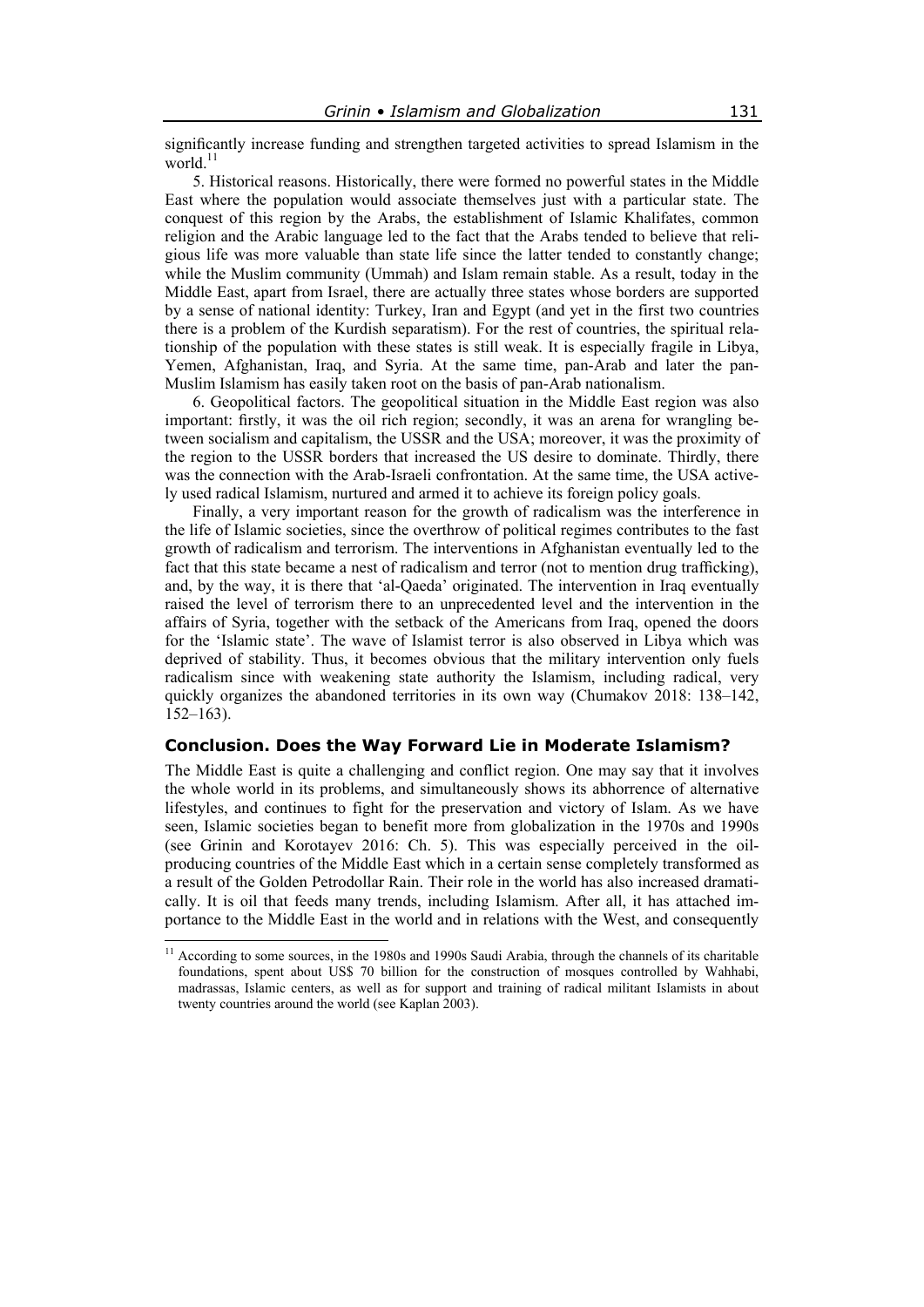has boosted the confidence of the inhabitants of the region. Thus, over the past few decades the World-System role of the Middle East has significantly increased. However, at present, the Middle East can be considered as semi-periphery countries at best. Nonetheless, its peripheral and semi-peripheral importance for the World-System is precisely the significant source of power for Islamism.

Consequently, it is critically important to make Islamism more moderate and respectable. That is a challenge. It is necessary to create an environment in which Islamism will become more moderate.

Radicalism, in our opinion, is an integral part of a current that is an unpleasant and dangerous but still an all-encompassing process in the development of Islamism. Any doctrine has radical wings. It is important that moderate Islamism does not choose up the side of radicalism. Therefore, the main task is – when speaking of the World-System – to create as little conditions as possible for the growth of radicalism. Thus, it is important to choose allies for the struggle with radicalism. The authoritarian governments can become such allies although temporarily. The attempts to establish democracy in countries with fragile statehood (*e.g*., in Libya) via military revolution, intervention and overthrow of the government clearly provide the fertile ground for terrorism, similar as the attempts at establishing a socialist republic in countries such as Afghanistan (which were made by the Soviet Union). Another factor supporting the growth of terrorism is the attempt to use such organizations as 'al-Qaeda', 'Jabhat al-Nusra'<sup>12</sup> for geopolitical purposes.

And if one considers that radical Islamism is intolerable, then this order must be restricted at all costs. So the problem is not a choice between authoritarianism and democracy, but between a secular authoritarian regime and radical Islamism. Thus, it is extremely important to understand that radical Islamism can be defeated (weakened) under current conditions only in the Islam field proper, by supporting moderate and law-abiding Islamism and cooperating with it where it is possible.

The events of the 'Arab spring', however, have sobered those who aspired to the soonest establishment of democracy in the Arab countries. On the one hand, one should fall a victim to the Western obsession with democracy, on the other hand, we can hardly allow the Middle East democracy 'to be of no matter or be less important than in other parts of the world' (Dalacoura 2015: 420). We disagree that the Middle East democracy 'does not matter' but emphasize that the path to democracy lies in the first place in the cooperation with moderate Islamism, even if these Islamists can obtain an absolute majority for some time. And if there is a danger that more radical Islamists can come to power then, in our opinion, autocratic regimes are more preferable since it is the lesser of two evils.

Islamism is multi-faceted and covers many spheres of life and in this sense it represents a comprehensive ideology of a totalitarian type (it is absolutely totalitarian with respect to the rigidity of some regulations). That is why Islamism cannot be eradicated at the present stage; but Muslim societies can well grow beyond it (Bayat 2007; 2013; Hossain 2016; Amin 2017; Holdo 2017). Yet, this will take much time. One can agree that Islamism – regardless of how it is defined and which movements, parties and groups are affiliated with it – will remain a political actor at the national, regional, and global levels for more than one generation (Malashenko 2015: 122).

The attempts to completely oust Islamists from the legal political field lead to constant confrontation. It is no coincidence that the experience of the Muslim world, at least since

 $\overline{\phantom{a}}$ 

<sup>12</sup> The activity of this terrorist organization is outlawed in Russia. – *Editor's Note*.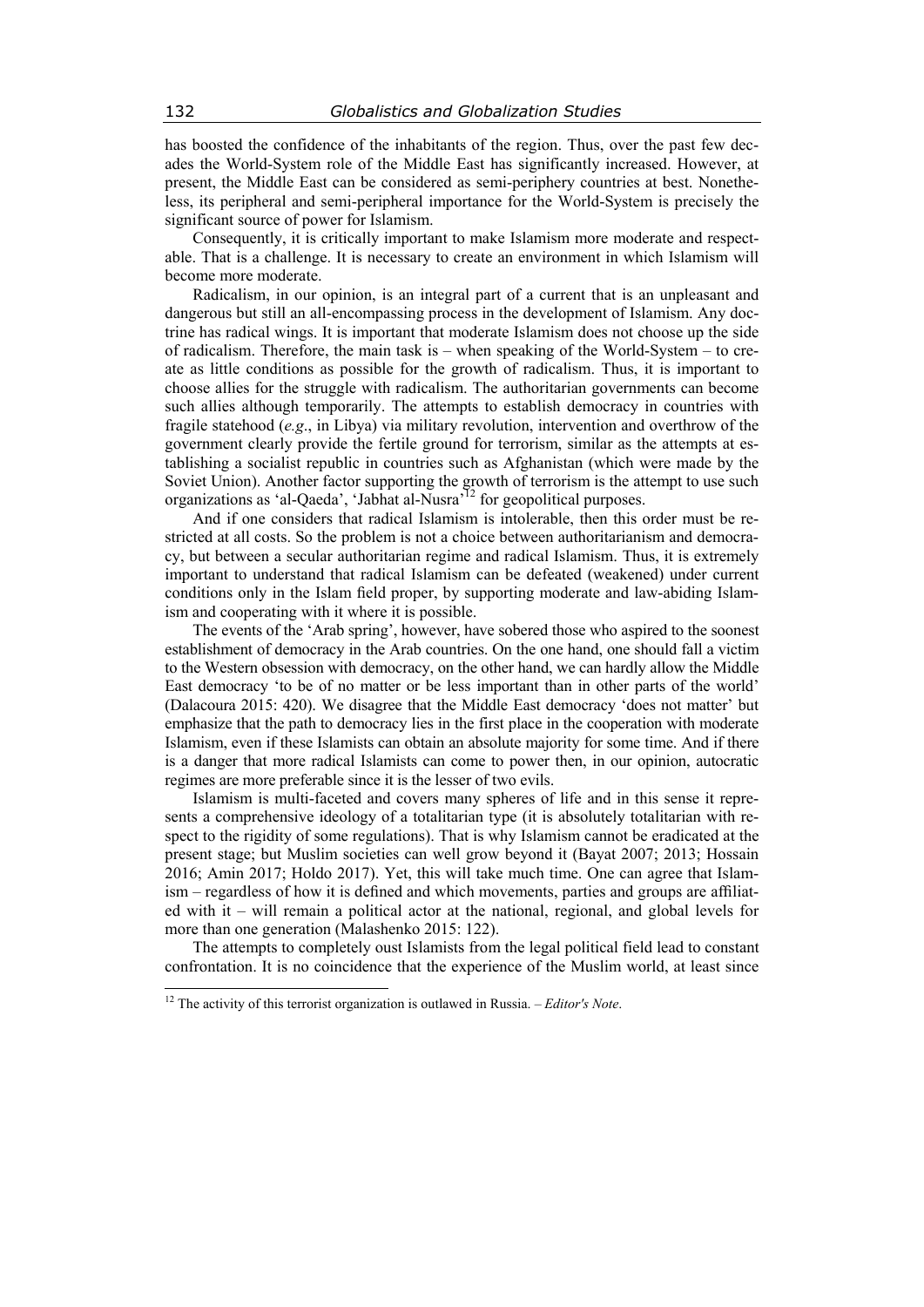the early 2000s, demonstrates the failure of extreme secularism in such countries as Egypt, Iraq, Iran, Tunisia, and Turkey. In contrast, Indonesia and Malaysia are positive examples of the contribution that Islam can make in national affairs within a democratic framework, including different religious, cultural, and ethnic identities.

Anyway, one should clearly understand that it is impossible to reduce the dangers of radical and terrorist Islamism only by force. We may hope that its impact will be reduced only being separated from moderate Islamism and make the latter more respectable, open and involved in normal political life.

#### **References**

- **Achilov, D., and Sen, S. 2017.** Got Political Islam? Are Politically Moderate Muslims Really Different from Radicals? *International Political Science Review* 38 (5): 608–624.
- **Amin, H. 2017.** *Post Islamism: Pakistan in the Era of Neoliberal Globalization*. Lahore: International Islamic University.
- **Bayat, A. 2007.** *Islam and Democracy: What is the Real Question?* ISIM Paper 8. Leiden: Amsterdam University Press.
- **Bayat, A. 2013.** *Post-Islamism: The Changing Face of Political Islam*. New York: Oxford University Press.
- **Calvert, J. 2010.** *Sayyid Qutb and the Origins of Radical Islamism*. New York: Columbia University Press.
- **Chumakov, A. N. 2018.** *The Global World: The Competing Interests*. Moscow: Progress. *In Russian* (Чумаков, А. Н. *Глобальный мир: столкновение интересов*. М.: Проспект).
- **Dalacoura, K. 2015.** Islamism, Democracy and Democratization and the 2011 Arab Uprisings. *Mediterranean Politics* 20 (3): 420–426.
- **Desilver, D., and Masci, D. 2017.** World's Muslim Population More Widespread than You Might Think. *Fact Tank*, January 31. Pew Research Center. URL: https://www.pewrese arch.org/fact-tank/2017/01/31/worlds-muslim-population-more-widespread-than-you-migh t-think/.
- **Escobar, P. 2017.** *Jihad 2.0: The Making of the Next Nightmare*. URL: https://sputniknews. com/columnists/201705311054159721-jihad-balkans-next-night mare.
- **Goldstone, J. A. 2016.** Great Divergence and Great Convergence in a Global Perspective. *Social Evolution & History* 15 (2): 194–200.
- **Grinin, L. 2012.** The Arab Spring and Reconfiguration of the World System. In Korotayev, A. V., Zinkina, Yu. V., and Khodunov, A. S. (eds.), *Systemic Monitoring of Global and Regional Risks* (pp. 188–223). Moscow: LIBROKOM/URSS. *In Russian* (Гринин Л. Е. Арабская весна и реконфигурация Мир-Системы. Коротаев А. В.,. Зинькина Ю. В., Ходунова А. С. (ред.), *Системный мониторинг глобальных и региональных рисков* (с. 188–223). М.: ЛИБРОКОМ/URSS).
- **Grinin, L. 2013.** Globalization Shuffles the World Pack (or Where does the Global Economic and Political Balance Shift?). *Vek globalizatsii* 2: 63–78. *In Russian* (Гринин, Л. Е. Глобализация тасует мировую колоду (Куда сдвигается глобальный экономико-политический баланс). *Век глобализации* 2: 63–78).
- **Grinin, L., Issaev, L. M., and Korotayev, A. V. 2016.** *Revolutions and Instability in the Middle East.* 2nd edition. Moscow: Moscow branch of Uchitel Publishing House. *In Russian*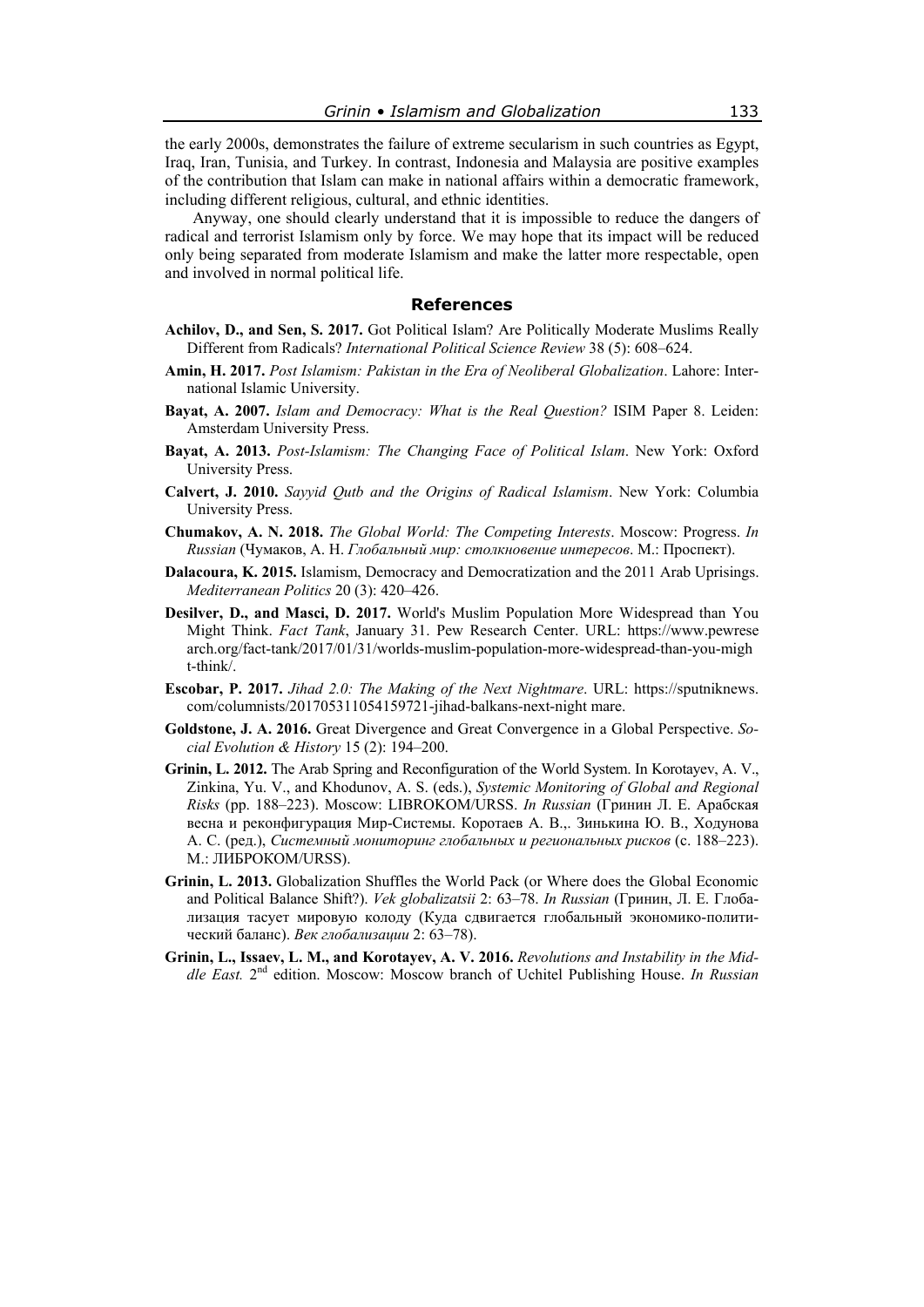(Гринин, Л. Е., Исаев, Л. М., Коротаев, А. В. *Революции и нестабильность на Ближнем Востоке.* 2-е изд. М.: Моск. ред. изд-ва «Учитель»).

- **Grinin, L., and Korotayev, A. 2016.** *The Middle East, India, and China in Globalizing Processes*. Moscow: Moscow branch of Uchitel Publishing House. *In Russian* (Гринин, Л. Е., Коротаев А. В. *Ближний Восток, Индия и Китай в глобализационных процессах.* М.: Моск. ред. изд-ва «Учитель»).
- **Grinin, L., and Korotayev, A. 2015.** *Great Divergence and Great Convergence. A Global Perspective.* New York: Springer.
- **Grinin, L., Korotayev, A., and Tausch, A. 2018.** *Islamism, Arab Spring and Democracy: World System and World Values Perspectives*. Dordrecht – Heidelberg – New York: Springer.
- **Harper, A. 2016.** Great Divergence and Great Convergence: A Global Perspective by Leonid Grinin and Andrey Korotayev. *Journal of Globalization Studies* 7 (1): 152–157.
- **Holdo, M. 2017.** Post-Islamism and Fields of Contention after the Arab Spring: Feminism, Salafism and the Revolutionary Youth. *Third World Quarterly* 38 (8): 1800–1815.
- **Hooper, I. 2015.** *CAIR Welcomes AP Stylebook Revision of 'Islamist'*. Council on American-Islamic Relations Press Release 2015. (March 11). Washington, DC: CAIR. URL: https:// www.cair.com/press-center/press-releases/11808-cair-welcomes-ap-stylebook-revision-ofislamist.html.
- **Hossain, A. A. 2016.** Islamism, Secularism and Post-Islamism: The Muslim World and the Case of Bangladesh. *Asian Journal of Political Science* 24 (2): 214–236.
- **Huntington, S. P. 1996.** *The Clash of Civilizations and the Remaking of World Order.* New York: Simon and Schuster.
- **Ignatenko, A. 2004.** *Islam and Politics*. Moscow: Institute of Religions and Politics. *In Russian* (Игнатенко, А. *Ислам и политика*. М.: Ин-т религии и политики).
- **Kaplan, D. E. 2003.** *The Saudi Connection: How Billions in Oil Money Spawned a Global Terror Network*. U. S. News and World Report, December 15.
- **Kepel, J. 2004.** *Jihad: The Expansion and the Decline of Islam*. Moscow: Ladomir. *In Russian* (Кепель, Ж. *Джихад: Экспансия и закат исламизма*. М.: Ладомир).
- **Korotayev, A., and Grinin, L. 2017.** Divergence and Convergence in the World Economy. In Grinin, L., Korotayev, A., and Bondarenko, V. M. (eds.), *Nikolai D. Kondratieff: Crises and Forecasts in the Light of the Long-Wave Theory.* The Survey from the Present (pp. 252–308). Moscow branch of Uchitel Publishing House. *In Russian* (Коротаев, А. В., Гринин, Л. Е. Дивергенция и конвергенция в мировой экономике. Гринин, Л. Е., Коротаев, А. В., Бондаренко, В. М. (ред.), *Н. Д. Кондратьев: кризисы и прогнозы в свете теории длинных волн. Взгляд из современности* (с. 252–308). М.: Моск. ред. изд-ва «Учитель»).
- **Levin, Z. I. 2014.** *The Essays on the Nature of Islamism*. Moscow: Institute for the Oriental Studies of the RAS. *In Russian* (Левин, З. И. *Очерки природы исламизма*. М.: ИВ РАН).
- **Malashenko, A. V. 2015.** Islamism as a Long-Term Factor of Global Policy. In Savateyev, A. D., and Kisriev, E. F. (eds.), *The Islam Radical Movements on the Modern World Political Map*. Vol. 1 (pp. 97–126). Moscow: Lenand. *In Russian* (Малашенко, А. В. Исламизм как долгосрочный фактор глобальной политики. Саватеев, А. Д., Кисриев, Э. Ф. (ред.), *Исламские радикальные движения на политической карте современного мира*. Т. 1. (с. 97–126). М.: Ленанд).